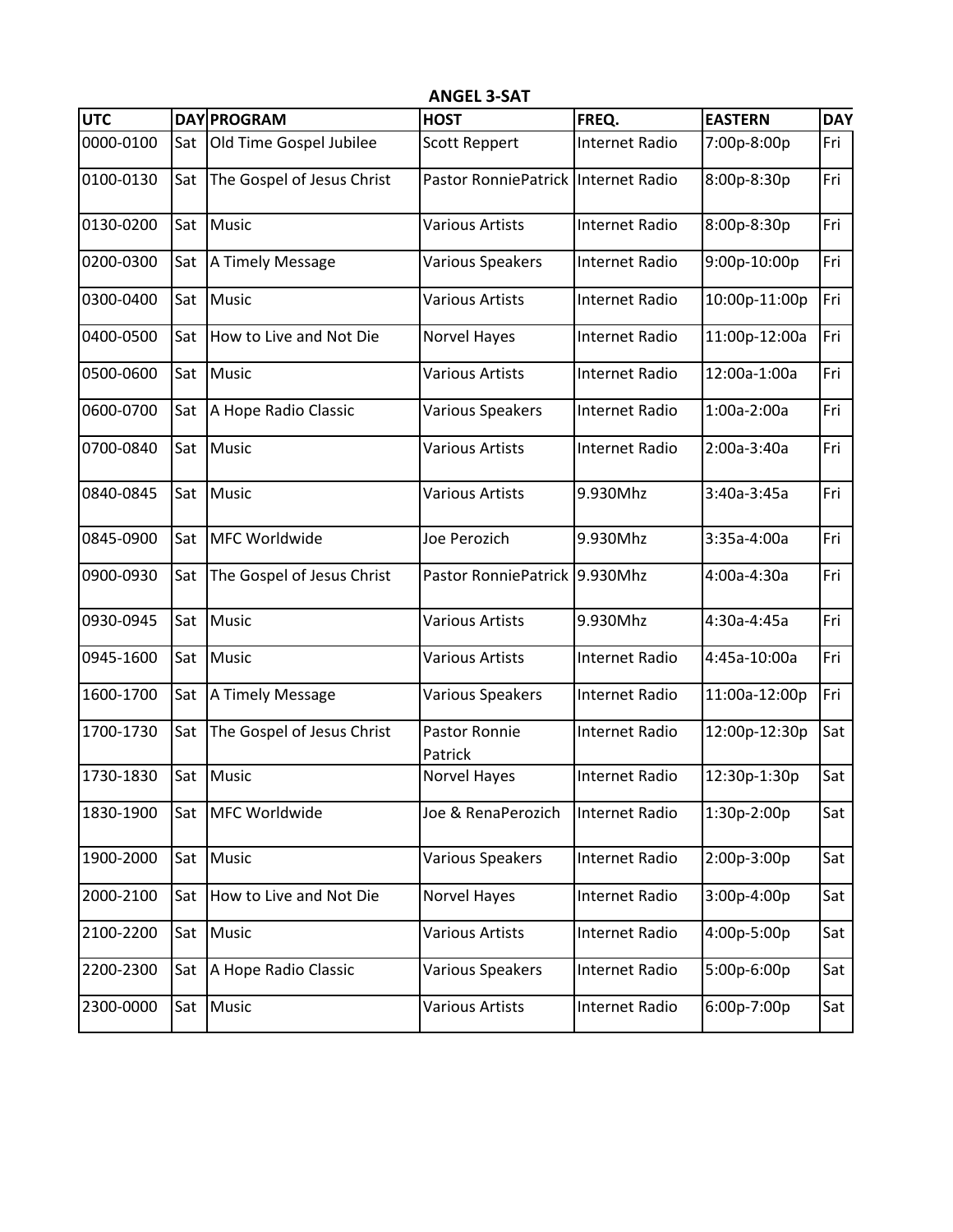| <b>UTC</b> | <b>DAY</b> | <b>PROGRAM</b>          | <b>HOST</b>             | FREQ.                 | <b>EASTERN</b> | <b>DAY</b> |
|------------|------------|-------------------------|-------------------------|-----------------------|----------------|------------|
| 0000-0200  | Mon        | <b>Music</b>            | <b>Various Artists</b>  | <b>Internet Radio</b> | 7:00p-9:00p    | Sun        |
| 0200-0300  | Mon        | A Timely Message        | Various Speakers        | <b>Internet Radio</b> | 9:00p-10:00p   | Sun        |
| 0300-0400  | Mon        | <b>Music</b>            | <b>Various Artists</b>  | Internet Radio        | 10:00p-11:00p  | Sun        |
| 0400-0500  | Mon        | How to Live and Not Die | Norvel Hayes            | Internet Radio        | 11:00p-12:00a  | Sun        |
| 0500-0600  | Mon        | <b>Music</b>            | <b>Various Artists</b>  | <b>Internet Radio</b> | 12:00a-1:00a   | Mon        |
| 0600-0700  | Mon        | A Hope Radio Classic    | <b>Various Speakers</b> | <b>Internet Radio</b> | 1:00a-2:00a    | Mon        |
| 0700-1500  | Mon        | <b>Music</b>            | <b>Various Artists</b>  | Internet Radio        | 2:00p-10:00a   | Mon        |
| 1500-1600  | Mon        | A Hope Radio Classic    | <b>Various Speakers</b> | Internet Radio        | 10:00a-11:00a  | Mon        |
| 1600-1800  | Mon        | <b>Music</b>            | <b>Various Artists</b>  | <b>Internet Radio</b> | 11:00a-1:00p   | Mon        |
| 1800-1900  | Mon        | A Timely Message        | Various Speakers        | <b>Internet Radio</b> | 1:00p-2:00p    | Mon        |
| 1900-2000  |            | Mon Music               | <b>Various Artists</b>  | <b>Internet Radio</b> | 2:00p-3:00p    | Mon        |
| 2000-2100  | Mon        | How to Live and Not Die | <b>Norvel Hayes</b>     | Internet Radio        | $3:00p-4:00p$  | Mon        |
| 2100-2200  | Mon        | <b>Music</b>            | <b>Various Artists</b>  | Internet Radio        | 4:00p-5:00p    | Mon        |
| 2200-2300  | Mon        | A Hope Radio Classic    | <b>Various Speakers</b> | Internet Radio        | 500p-6:00p     | Mon        |
| 2300-0000  | Mon        | <b>Music</b>            | <b>Various Artists</b>  | <b>Internet Radio</b> | 6:00p-7:00p    | Mon        |

**ANGEL 3-MON**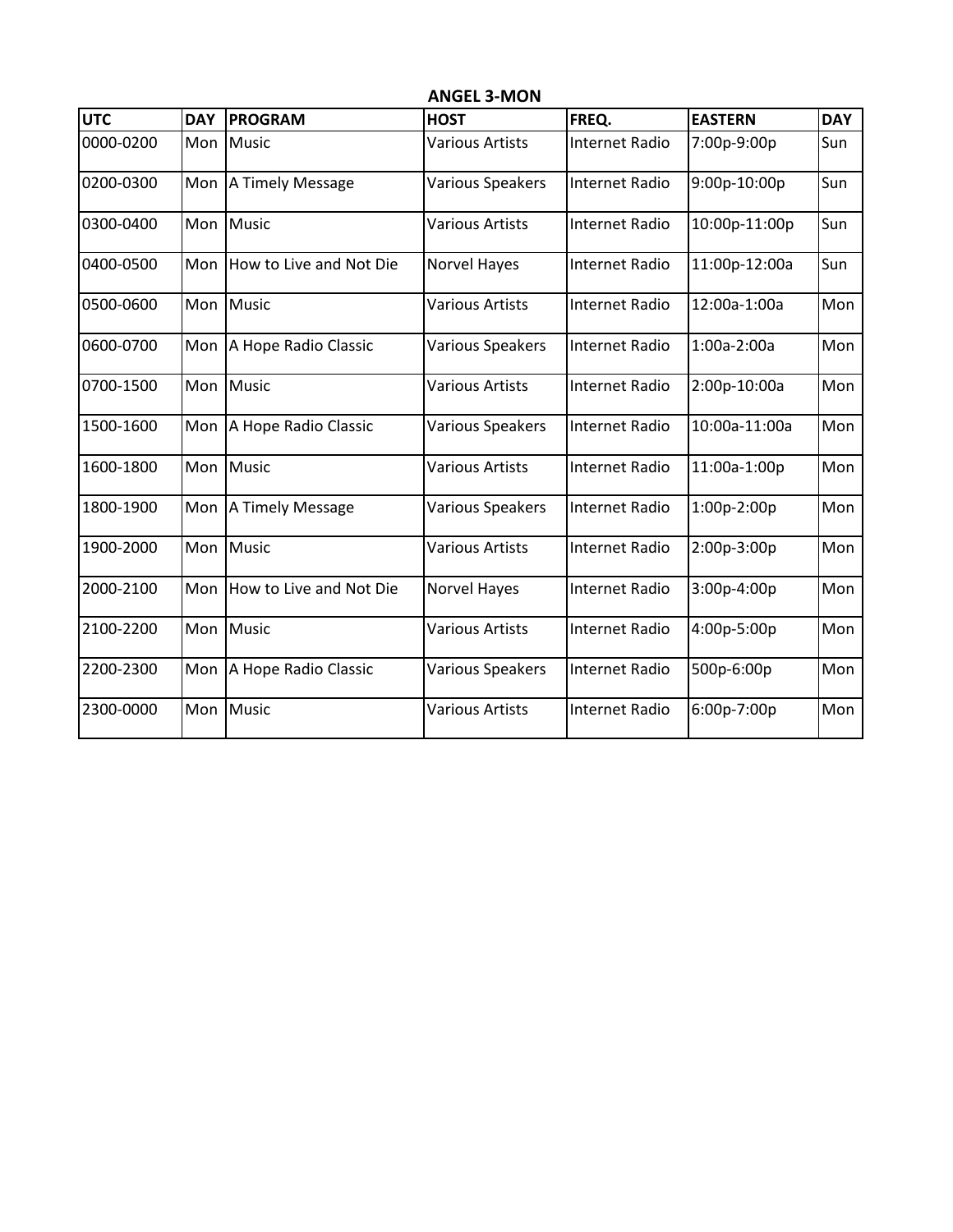| <b>UTC</b> | <b>DAY</b> | <b>PROGRAM</b>          | <b>HOST</b>            | FREQ.                 | <b>EASTERN</b> | <b>DAY</b> |
|------------|------------|-------------------------|------------------------|-----------------------|----------------|------------|
| 0000-0200  | Tue        | <b>Music</b>            | Various Artists        | <b>Internet Radio</b> | 7:00p-9:00p    | Mon        |
| 0200-0300  | Tue        | A Timely Message        | Various Speakers       | <b>Internet Radio</b> | 9:00p-10:00p   | Mon        |
| 0300-0400  | Tue        | <b>Music</b>            | Various Artists        | <b>Internet Radio</b> | 10:00p-11:00p  | Mon        |
| 0400-0500  | Tue        | How to Live and Not Die | Norvel Hayes           | Internet Radio        | 11:00p-12:00a  | Mon        |
| 0500-0600  | Tue        | <b>Music</b>            | Various Artists        | <b>Internet Radio</b> | 12:00a-1:00a   | Tue        |
| 0600-0700  | Tue        | A Hope Radio Classic    | Various Speakers       | <b>Internet Radio</b> | 1:00a-2:00a    | Tue        |
| 0700-1500  | Tue        | <b>Music</b>            | <b>Various Artists</b> | <b>Internet Radio</b> | 2:00p-10:00a   | Tue        |
| 1500-1600  | Tue        | A Hope Radio Classic    | Various Speakers       | <b>Internet Radio</b> | 10:00a-11:00a  | Tue        |
| 1600-1800  | Tue        | Music                   | Various Artists        | <b>Internet Radio</b> | 11:00a-1:00p   | Tue        |
| 1800-1900  | Tue        | A Timely Message        | Various Speakers       | <b>Internet Radio</b> | 1:00p-2:00p    | Tue        |
| 1900-2000  | Tue        | <b>Music</b>            | <b>Various Artists</b> | <b>Internet Radio</b> | 2:00p-3:00p    | Tue        |
| 2000-2100  | Tue        | How to Live and Not Die | <b>Norvel Hayes</b>    | <b>Internet Radio</b> | 3:00p-4:00p    | Tue        |
| 2100-2200  | Tue        | <b>Music</b>            | <b>Various Artists</b> | <b>Internet Radio</b> | 4:00p-5:00p    | Tue        |
| 2200-2300  | Tue        | A Hope Radio Classic    | Various Speakers       | <b>Internet Radio</b> | 500p-6:00p     | Tue        |
| 2300-0000  | Tue        | <b>Music</b>            | <b>Various Artists</b> | <b>Internet Radio</b> | 6:00p-7:00p    | Tue        |

**ANGEL 3-TUE**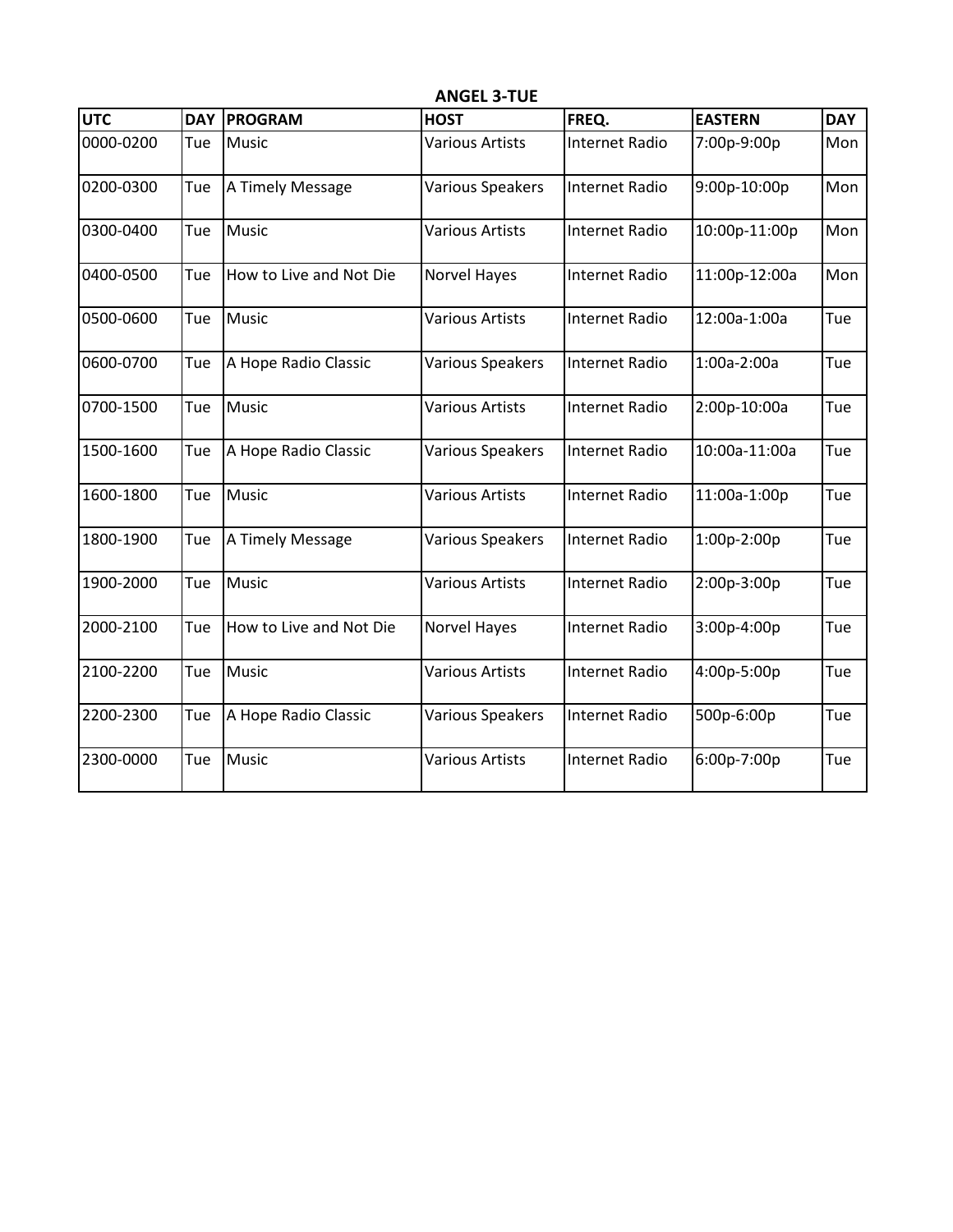| <b>UTC</b> | <b>DAY</b> | <b>PROGRAM</b>          | <b>HOST</b>            | FREQ.                 | <b>EASTERN</b> | <b>DAY</b> |
|------------|------------|-------------------------|------------------------|-----------------------|----------------|------------|
| 0000-0200  | Wed        | <b>Music</b>            | <b>Various Artists</b> | <b>Internet Radio</b> | 7:00p-9:00p    | Tue        |
| 0200-0300  | Wed        | A Timely Message        | Various Speakers       | <b>Internet Radio</b> | 9:00p-10:00p   | Tue        |
| 0300-0400  | Wed        | <b>Music</b>            | <b>Various Artists</b> | <b>Internet Radio</b> | 10:00p-11:00p  | Tue        |
| 0400-0500  | Wed        | How to Live and Not Die | Norvel Hayes           | <b>Internet Radio</b> | 11:00p-12:00a  | Tue        |
| 0500-0600  | Wed        | Music                   | Various Artists        | Internet Radio        | 12:00a-1:00a   | Wed        |
| 0600-0700  | Wed        | A Hope Radio Classic    | Various Speakers       | <b>Internet Radio</b> | 1:00a-2:00a    | Wed        |
| 0700-1500  | Wed        | <b>Music</b>            | <b>Various Artists</b> | <b>Internet Radio</b> | 2:00p-10:00a   | Wed        |
| 1500-1600  | Wed        | A Hope Radio Classic    | Various Speakers       | <b>Internet Radio</b> | 10:00a-11:00a  | Wed        |
| 1600-1800  | Wed        | <b>Music</b>            | <b>Various Artists</b> | <b>Internet Radio</b> | 11:00a-1:00p   | Wed        |
| 1800-1900  | Wed        | A Timely Message        | Various Speakers       | <b>Internet Radio</b> | 1:00p-2:00p    | Wed        |
| 1900-2000  | Wed        | <b>Music</b>            | <b>Various Artists</b> | <b>Internet Radio</b> | 2:00p-3:00p    | Wed        |
| 2000-2100  | Wed        | How to Live and Not Die | <b>Norvel Hayes</b>    | <b>Internet Radio</b> | 3:00p-4:00p    | Wed        |
| 2100-2200  | Wed        | <b>Music</b>            | <b>Various Artists</b> | <b>Internet Radio</b> | 4:00p-5:00p    | Wed        |
| 2200-2300  | Wed        | A Hope Radio Classic    | Various Speakers       | Internet Radio        | 500p-6:00p     | Wed        |
| 2300-0000  | Wed        | <b>Music</b>            | <b>Various Artists</b> | <b>Internet Radio</b> | 6:00p-7:00p    | Wed        |

**ANGEL 3-WED**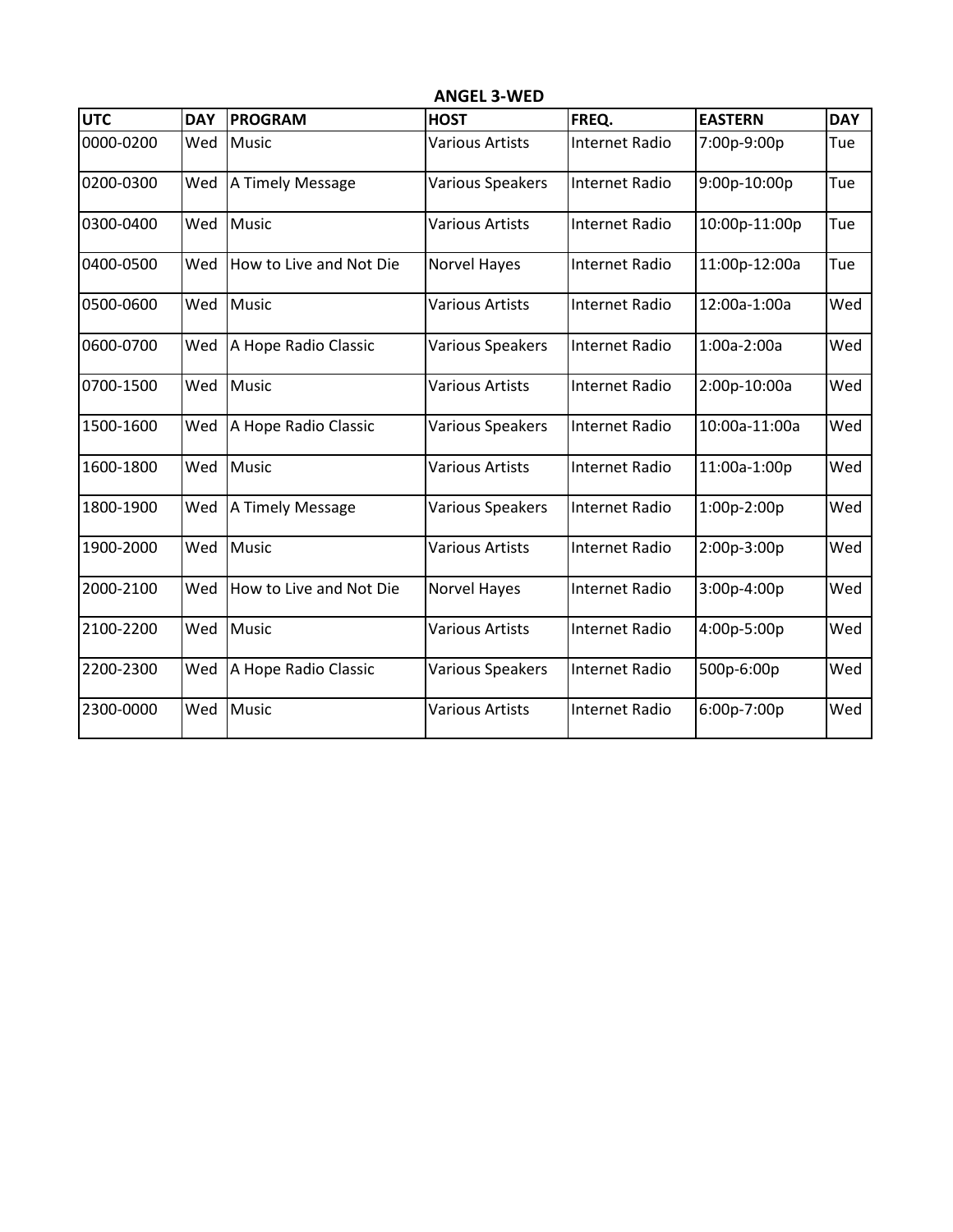| <b>UTC</b> | <b>DAY</b> | <b>PROGRAM</b>          | <b>HOST</b>             | FREQ.                 | <b>EASTERN</b> | <b>DAY</b> |
|------------|------------|-------------------------|-------------------------|-----------------------|----------------|------------|
| 0000-0200  | Thur       | Music                   | <b>Various Artists</b>  | <b>Internet Radio</b> | 7:00p-9:00p    | Wed        |
| 0200-0300  |            | Thur   A Timely Message | <b>Various Speakers</b> | Internet Radio        | 9:00p-10:00p   | Wed        |
| 0300-0400  |            | Thur Music              | <b>Various Artists</b>  | <b>Internet Radio</b> | 10:00p-11:00p  | Wed        |
| 0400-0500  | Thur       | How to Live and Not Die | Norvel Hayes            | <b>Internet Radio</b> | 11:00p-12:00a  | Wed        |
| 0500-0600  | Thur       | Music                   | <b>Various Artists</b>  | <b>Internet Radio</b> | 12:00a-1:00a   | Thur       |
| 0600-0700  | Thur       | A Hope Radio Classic    | Various Speakers        | <b>Internet Radio</b> | 1:00a-2:00a    | Thur       |
| 0700-1500  | Thur       | Music                   | <b>Various Artists</b>  | <b>Internet Radio</b> | 2:00p-10:00a   | Thur       |
| 1500-1600  | Thur       | A Hope Radio Classic    | <b>Various Speakers</b> | <b>Internet Radio</b> | 10:00a-11:00a  | Thur       |
| 1600-1800  |            | Thur Music              | <b>Various Artists</b>  | Internet Radio        | 11:00a-1:00p   | Thur       |
| 1800-1900  | Thur       | A Timely Message        | Various Speakers        | <b>Internet Radio</b> | 1:00p-2:00p    | Thur       |
| 1900-2000  | Thur       | Music                   | <b>Various Artists</b>  | <b>Internet Radio</b> | 2:00p-3:00p    | Thur       |
| 2000-2100  | Thur       | How to Live and Not Die | <b>Norvel Hayes</b>     | <b>Internet Radio</b> | 3:00p-4:00p    | Thur       |
| 2100-2200  | Thur       | Music                   | <b>Various Artists</b>  | <b>Internet Radio</b> | 4:00p-5:00p    | Thur       |
| 2200-2300  | Thur       | A Hope Radio Classic    | <b>Various Speakers</b> | Internet Radio        | 500p-6:00p     | Thur       |
| 2300-0000  |            | Thur Music              | <b>Various Artists</b>  | <b>Internet Radio</b> | 6:00p-7:00p    | Thur       |

**ANGEL 3-THUR**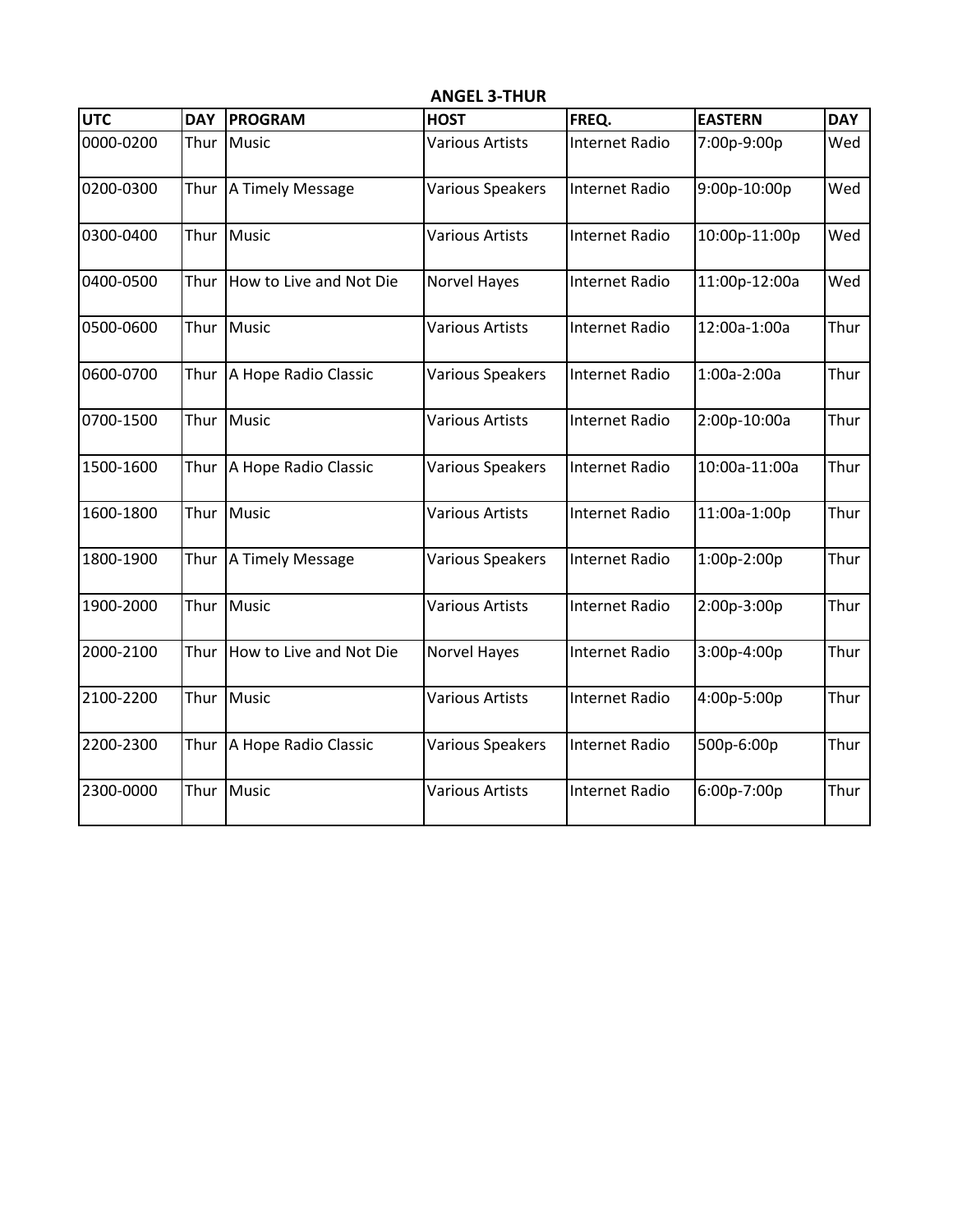| <b>UTC</b> | <b>DAY</b> | <b>PROGRAM</b>          | <b>HOST</b>            | FREQ.                 | <b>EASTERN</b> | <b>DAY</b> |
|------------|------------|-------------------------|------------------------|-----------------------|----------------|------------|
| 0000-0200  | Fri        | Music                   | <b>Various Artists</b> | <b>Internet Radio</b> | 7:00p-9:00p    | Thur       |
| 0200-0300  | Fri        | A Timely Message        | Various Speakers       | <b>Internet Radio</b> | 9:00p-10:00p   | Thur       |
| 0300-0400  | Fri        | Music                   | <b>Various Artists</b> | <b>Internet Radio</b> | 10:00p-11:00p  | Thur       |
| 0400-0500  | Fri        | How to Live and Not Die | Norvel Hayes           | <b>Internet Radio</b> | 11:00p-12:00a  | Thur       |
| 0500-0600  | Fri        | Music                   | <b>Various Artists</b> | <b>Internet Radio</b> | 12:00a-1:00a   | Thur       |
| 0600-0700  | Fri        | A Hope Radio Classic    | Various Speakers       | <b>Internet Radio</b> | 1:00a-2:00a    | Fri        |
| 0700-1500  | Fri        | Music                   | <b>Various Artists</b> | <b>Internet Radio</b> | 2:00p-10:00a   | Fri        |
| 1500-1600  | Fri        | A Hope Radio Classic    | Various Speakers       | <b>Internet Radio</b> | 10:00a-11:00a  | Fri        |
| 1600-1800  | Fri        | <b>Music</b>            | <b>Various Artists</b> | <b>Internet Radio</b> | 11:00a-1:00p   | Fri        |
| 1800-1900  | Fri        | A Timely Message        | Various Speakers       | <b>Internet Radio</b> | 1:00p-2:00p    | Fri        |
| 1900-2000  | Fri        | Music                   | <b>Various Artists</b> | <b>Internet Radio</b> | 2:00p-3:00p    | Fri        |
| 2000-2100  | Fri        | How to Live and Not Die | <b>Norvel Hayes</b>    | <b>Internet Radio</b> | 3:00p-4:00p    | Fri        |
| 2100-2200  | Fri        | <b>Music</b>            | <b>Various Artists</b> | <b>Internet Radio</b> | 4:00p-5:00p    | Fri        |
| 2200-2300  | Fri        | A Hope Radio Classic    | Various Speakers       | <b>Internet Radio</b> | 500p-6:00p     | Fri        |
| 2300-0000  | Fri        | Music                   | <b>Various Artists</b> | Internet Radio        | 6:00p-7:00p    | Fri        |

**ANGEL 3-FRI**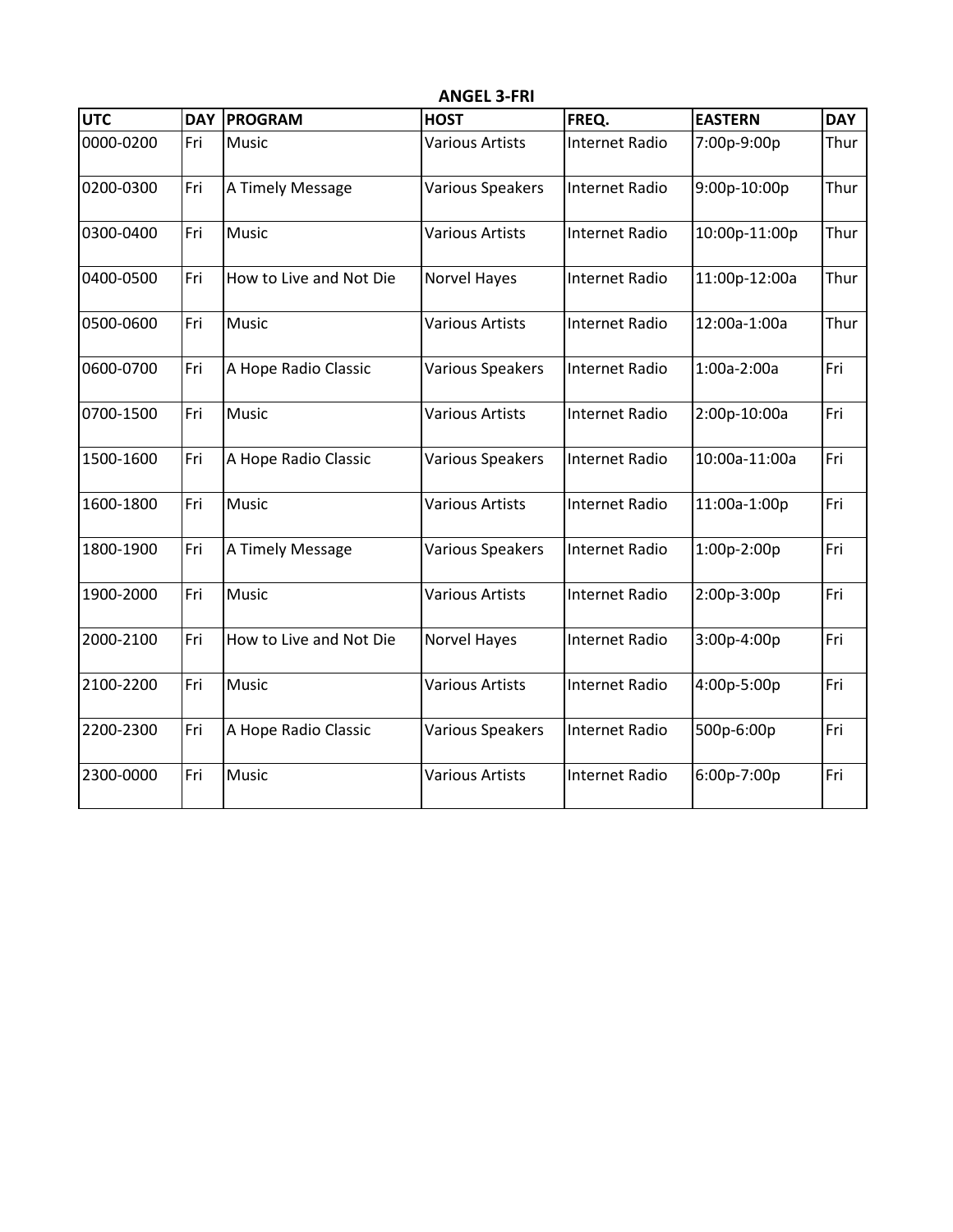| <b>UTC</b> | <b>DAY</b> | <b>PROGRAM</b>          | <b>HOST</b>             | FREQ.                 | <b>EASTERN</b> | <b>DAY</b> |
|------------|------------|-------------------------|-------------------------|-----------------------|----------------|------------|
| 0000-0030  | Sun        | <b>Music</b>            | <b>Various Artists</b>  | <b>Internet Radio</b> | 7:00p-7:30p    | Sat        |
| 0030-0100  | Sun        | Christian Worship Hour  | Kent Cutler             | <b>Internet Radio</b> | 7:30p-8:00p    | Sat        |
| 0100-0300  | Sun        | Music                   | <b>Various Artists</b>  | <b>Internet Radio</b> | 8:00p-10:00p   | Sat        |
| 0300-0400  | Sun        | A Hope Radio Classic    | <b>Various Speakers</b> | Internet Radio        | 10:00p-11:00p  | Sat        |
| 0400-0500  | Sun        | Music                   | <b>Various Artists</b>  | <b>Internet Radio</b> | 11:00p-12:00a  | Sat        |
| 0500-0600  | Sun        | How to Live and Not Die | Norvel Hayes            | Internet Radio        | 12:00a-1:00a   | Sat        |
| 0600-0700  | Sun        | Music                   | <b>Various Artists</b>  | <b>Internet Radio</b> | 1:00a-2:00a    | Sat        |
| 0700-0800  | Sun        | A Timely Message        | <b>Various Speakers</b> | <b>Internet Radio</b> | 2:00a-3:00a    | Sat        |
| 0800-0810  | Sun        | Music                   | <b>Various Artists</b>  | Internet Radio        | 3:00a-3:10a    | Sat        |
| 0810-0815  | Sun        | Music                   | <b>Various Artists</b>  | 9.930Mhz              | $3:10a-3:15a$  | Sat        |
| 0815-0830  | Sun        | MFC Worldwide           | Joe Perozich            | 9.930Mhz              | 3:15a-3:30a    | Sat        |
| 0830-0900  | Sun        | Christian Worship Hour  | Kent Cutler             | 9.930Mhz              | 3:30a-4:00a    | Sat        |
| 0900-0905  | Sun        | <b>Music</b>            | <b>Various Artists</b>  | 9.930Mhz              | 4:00a-4:05a    | Sat        |
| 0905-1500  | Sun        | Music                   | <b>Various Artists</b>  | <b>Internet Radio</b> | 4:05a-10:00a   | Sat        |
| 1500-1600  | Sun        | A Timely Message        | <b>Various Speakers</b> | Internet Radio        | 10:00a-11:00a  | Sat        |
| 1600-1630  | Sun        | Music                   | <b>Various Artists</b>  | Internet Radio        | 11:00a-11:30a  | Sat        |
| 1630-1700  | Sun        | Christian Worship Hour  | Kent Cutler             | <b>Internet Radio</b> | 11:30a-12:00p  | Sat        |
| 1700-1800  | Sun        | A Hope Radio Classic    | <b>Various Speakers</b> | Internet Radio        | 12:00p-1:00p   | Sun        |
| 1800-1900  | Sun        | <b>Music</b>            | <b>Various Artists</b>  | <b>Internet Radio</b> | 1:00p-2:00p    | Sun        |
| 1900-2000  | Sun        | How to Live and Not Die | <b>Norvel Hayes</b>     | <b>Internet Radio</b> | 2:00p-3:00p    | Sun        |
| 2000-2100  | Sun        | Music                   | <b>Various Artists</b>  | Internet Radio        | 3:00p-4:00p    | Sun        |
| 2100-2200  | Sun        | A Timely Message        | <b>Various Speakers</b> | <b>Internet Radio</b> | 4:00p-5:00p    | Sun        |
| 2200-2300  | Sun        | <b>Music</b>            | <b>Various Artists</b>  | Internet Radio        | 5:00p-6:00p    | Sun        |

**ANGEL 3-SUN**